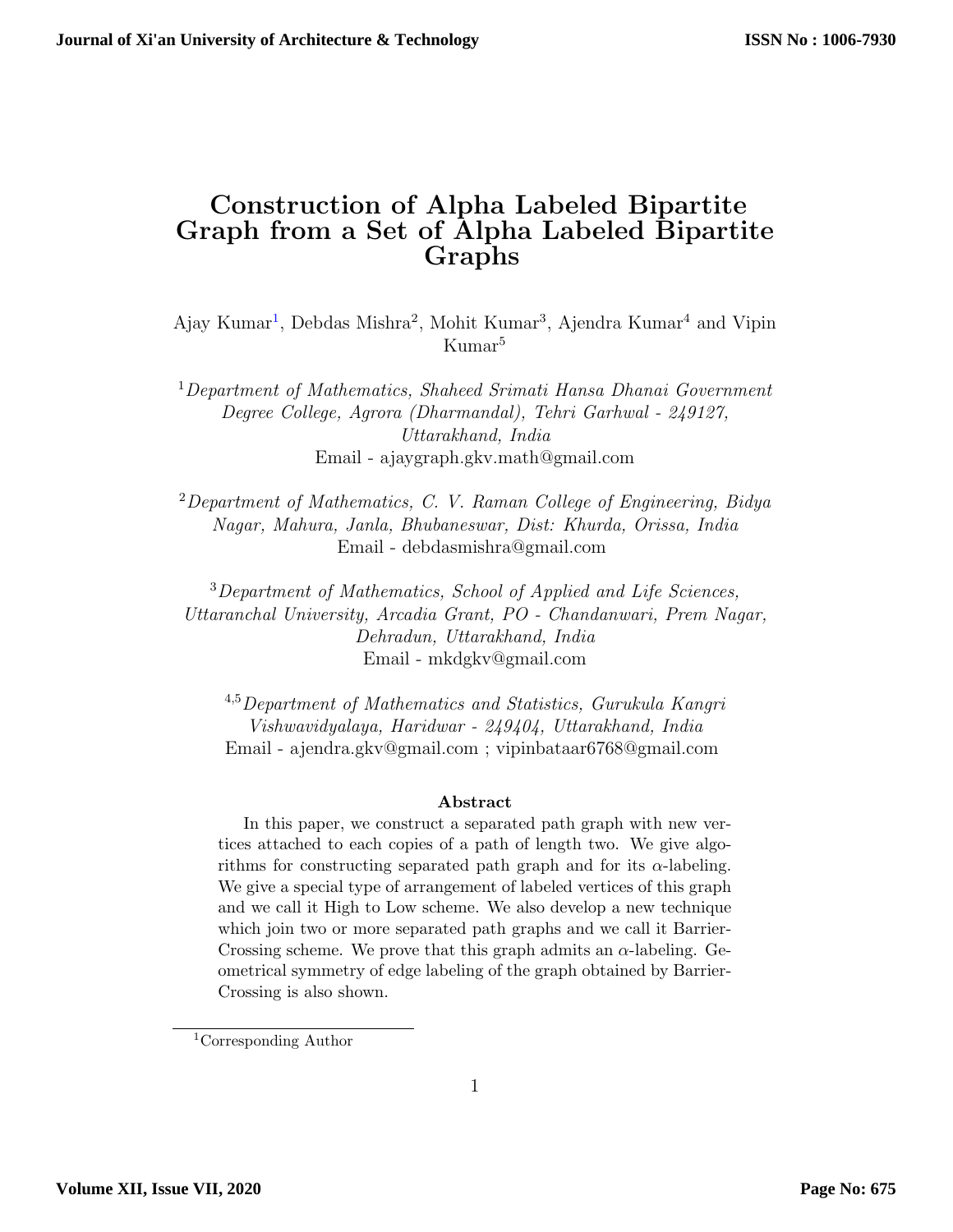AMS Subject Classification : 05C78. Key words: graceful labeling, bipartite graph, path,  $\alpha$ -labeling.

### 1 Introduction

Any graph use in this paper is simple and finite. We have had a lot to say so far about graceful bipartite graphs but what about the graphs obtained from smaller graceful bipartite graphs? After a long period of scramble over analysis and investigations, the notion of graceful labeling came into existence and therefore the credit goes to Rosa [\[5\]](#page-6-0) and then by Golomb [\[3\]](#page-6-1) for the first definition of graceful labeling. If there exists a bijective mapping  $f: V(G) \rightarrow$  $\mathbb{N} \cup \{0\}$  such that each edge  $e \in E(G)$  has the induced label  $\omega(f, V(G)) =$  $\{ |f(u)-f(v)| : u, v \in V(G) \}$  and  $\min \omega(f, V(G)) \leq \omega(e) \leq \max \omega(f, V(G))$ and the resulting edge labels are distinct, then  $f$  is said to be graceful labeling for the graph  $G = (V, E)$ .

Consider a bipartite graph G with vertex set  $V = V_1 \cup V_2$  such that  $f(u) \leq f(w), \forall u \in V_1, w \in V_2$ . If there exist positive integer  $\lambda$  in graceful labeling of G such that max label in  $V_1 < \lambda$  and min label in  $V_2 \geq \lambda$  or vice versa, then the graceful labeling with this additional property is called an alpha labeling ( $\alpha$ -labeling [\[5\]](#page-6-0)) and the positive integer  $\lambda$  is called the width. Rosa [\[5\]](#page-6-0) and Golomb [\[3\]](#page-6-1) proved that the complete bipartite graphs  $K_{m,n}$  are graceful. Barrientos [\[1\]](#page-6-2) showed that the one point union of any collection of the complete bipartite graphs is graceful graph. The one point union of any number of non-isomorphic complete bipartite graphs is graceful [\[6\]](#page-6-3). For a capacious survey on graph labeling, see the literature of Gallian [\[2\]](#page-6-4).

# 2 Construction of Bipartite Graphs from a Path

In this paper, we construct a separated path graph  $SP_{2,k,m}$ ,  $m \in \mathbb{N}$ ,  $k \in \mathbb{N}$ with m new vertices attached to each k-copies of a path  $P_{2,i}$ ,  $1 \leq i \leq k$  of length two with end vertices  $v_{0,i}$  and  $v_{1,i}$ ,  $1 \leq i \leq k$ . We give algorithms for constructing  $SP_{2,k,m}$  and for its  $\alpha$ -labeling. We give a special type of arrangement of labeled vertices of  $SP_{2,k,m}$  and we call it High to Low scheme. We also develop a new technique which join two or more  $SP_{2,k,m}$  graphs and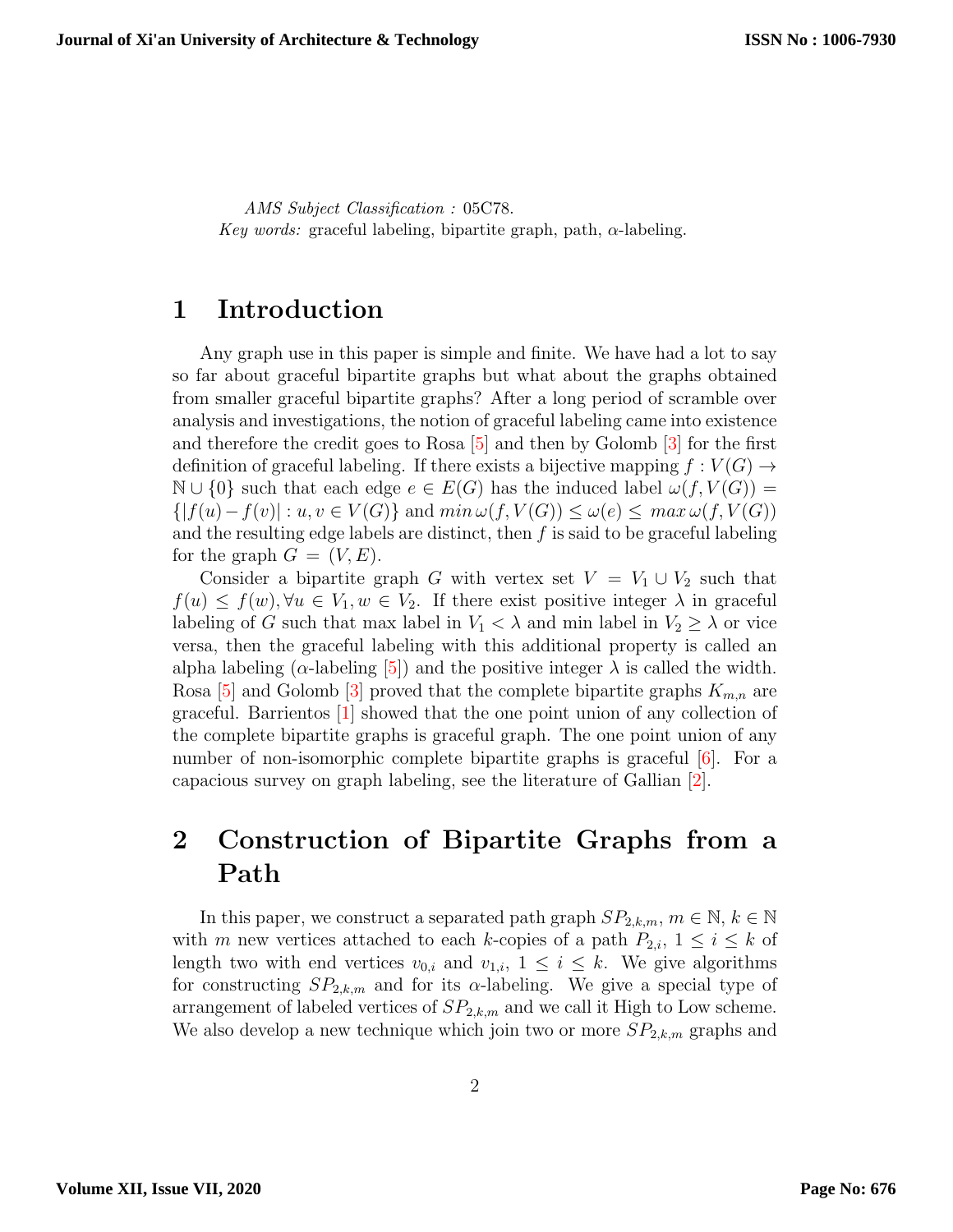we call it Barrier-Crossing scheme. We prove that this graph admits an  $\alpha$ -labeling.

### 2.1 Algorithm for generating bipartite graphs

Input:

- step-1: Insert a set of  $k \in \mathbb{N}$  known  $\alpha$ -labeled bipartite graph  $P_{2,i}$ ,  $1 \leq i \leq k$ .
- step-2: Insert  $m \in \mathbb{N}$  new vertices  $u_{i,1}, u_{i,2}, ..., u_{i,m}$  in  $P_{2,i}$ ,  $1 \leq$  $i \leq k$
- step-3: Each  $u_{i,j}$  is adjacent to  $v_{0,i}$  and  $v_{1,i}$ ,  $1 \leq i \leq k$ ,  $1 \leq i$  $j \leq m$ .
- step-4: Arrange the vertices  $v_{0,i}$  and  $v_{1,i}$ ,  $1\leq i\leq k$ ,  $1\leq j\leq k$  $m$  in such a way that these vertices are at a two distant apart from each other but adjacent to each  $u_{i,j}$ ,  $1 \leq i \leq k$ ,  $1 \leq j \leq k$ m.

The graph  $SP_{2,k,m}$ ,  $m \in \mathbb{N}$ ,  $k \in \mathbb{N}$  obtained from the algorithm is given in figure [1.](#page-3-0)

#### 2.2 Algorithm for generating  $\alpha$ -labeled bipartite graphs

We give a special type of arrangement of labeled vertices of a class of  $\alpha$ labeled bipartite graph, and we call it High to Low arrangement. The vertex set of this class is denoted by  $V = V_{1,i} \cup V_{2,i}$ ,  $1 \leq i \leq k$ ,  $k \in \mathbb{N}$ . The High to Low labeling technique is as follow: the label 0 of  $V_{1,i}$  is at the top and label 1 is at the bollom of the labeled graph. Similarly, the labels of  $V_{2,i}$  are in decresing order i.e. highest label vertex is at top and the smallest label vertex is at the bottom).

#### Input:

• step-1: Insert the graph  $SP_{2,k,m}$ ,  $k \in \mathbb{N}$ ,  $m \in \mathbb{N}$  obtained from algorithm 2.1.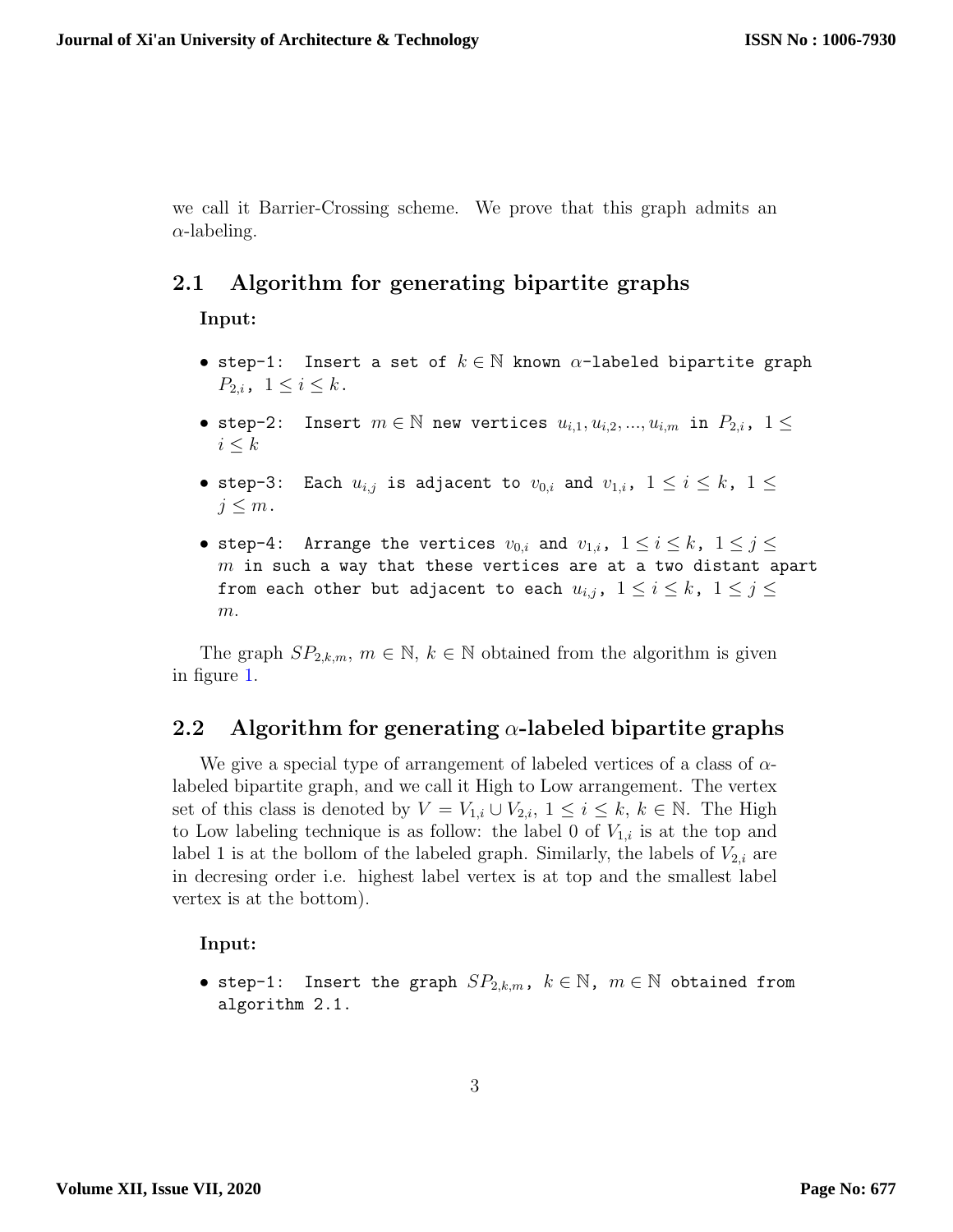

<span id="page-3-0"></span>Figure 1: Labeling of  $SP_{2,1,m}$ 

- step-2: Let  $\theta_i$   $1\,\leq\, i\,\leq\, k$  be the  $\alpha\textrm{-labeling of } SP_{2,k,m},\,\, k\,\in\,$ N,  $m \in \mathbb{N}$  with width  $\lambda_i = 2, \forall i \in \mathbb{N}$ .
- step-3: Write the size of each copy of  $SP_{2,k,m}$ ,  $k\in\mathbb{N}$ ,  $m\in\mathbb{N}$  $\mathbb N$ . It will be  $2m$  for each copy.
- step-4: Select the label 0 and 1 to each vertex of the copy of vertex set  $V_{1,i}$ ,  $1 \leq i \leq k$ .
- $\bullet$  step-5: Give a label  $2m$  to each top vertex to each copy of vertex set  $V_{2,i}$ ,  $1 \leq i \leq k$ .
- step-6: Reduce 2 to each top vertex label of  $V_{2,i}$ ,  $1\leq i\leq j$  $k$  to give the label to each nex lower vertex.
- step-7: STOP when  $i = k$ .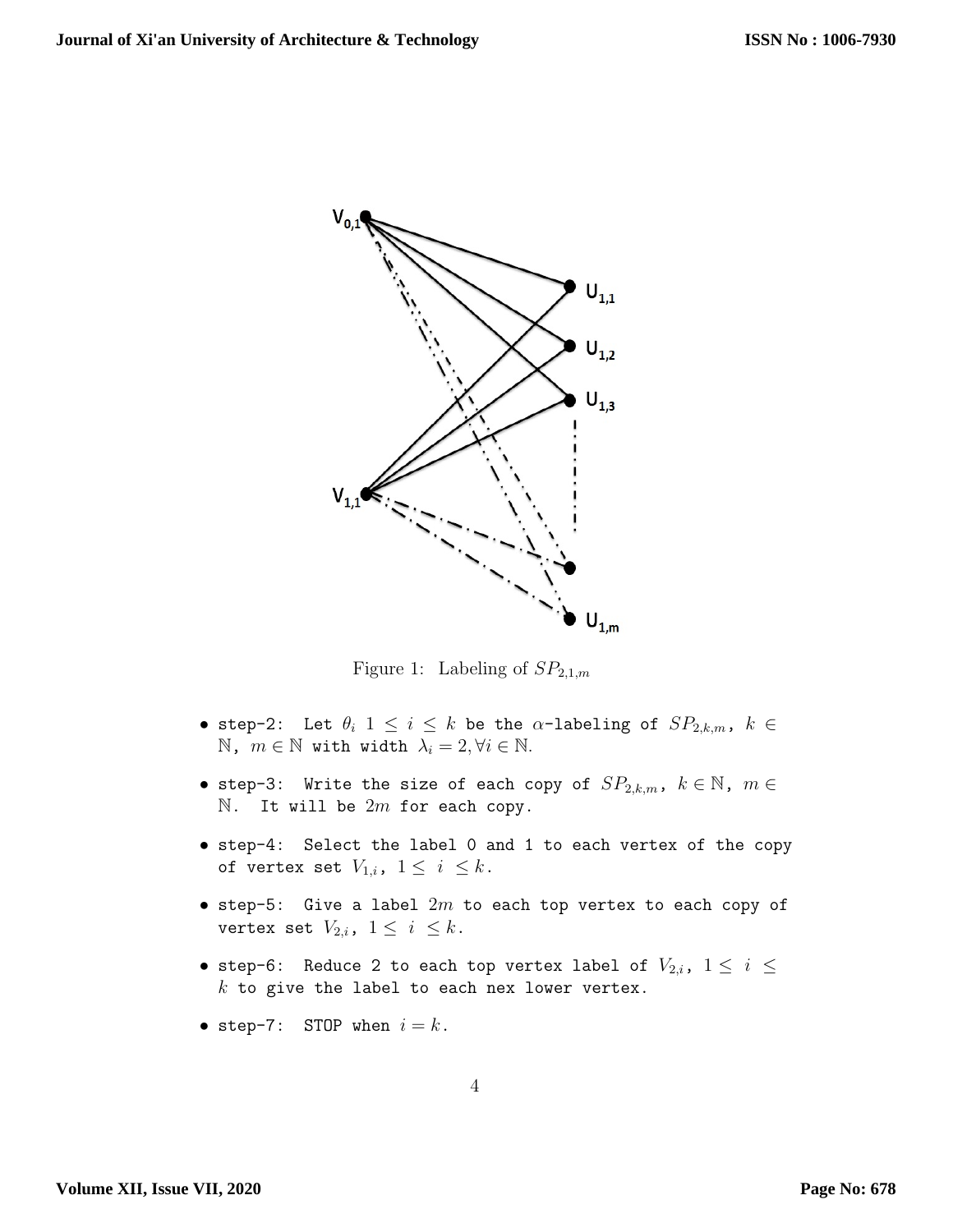$\alpha$ -labeling of  $SP_{2,k,m}$ ,  $k \in \mathbb{N}$ ,  $m \in \mathbb{N}$  for  $k = 1$  and  $m = 3$  is shown in figure [2.](#page-4-0)



<span id="page-4-0"></span>Figure 2: High to Low arrangement of  $\alpha$ -labeled  $SP_{2,1,3}$ 

#### 2.3 Joining of bipartite graphs by barrier crossing

As we know that  $\theta_i$ ,  $1 \leq i \leq k$  is an  $\alpha$ -labeling of  $SP_{2,k,m}$  with width  $\lambda_i$  $= 2, \forall i \in \mathbb{N}$ . In this section, we develop a technique which join two or more bipartite graphs  $SP_{2,k,m}$  and give a new bipartite graph  $G^*$  with vertex set  $V = V_1 \cup V_2$ . We call this technique by barrier crossing. It is a technique that join the bottom vertex of  $V_{1,i}$  to the top vertex of  $V_{2,i+1}$  by an edge. On the basis of the above technique, we have the following theorem:

**Lemma 1.** The edge labels of the graph obtained by taking  $k \in \mathbb{N}$  copies of  $SP_{2,k,m}$ ,  $m \in \mathbb{N}$  are distinct and ranges from 1 to  $m\lambda_i$ ,  $1 \leq i \leq k$ .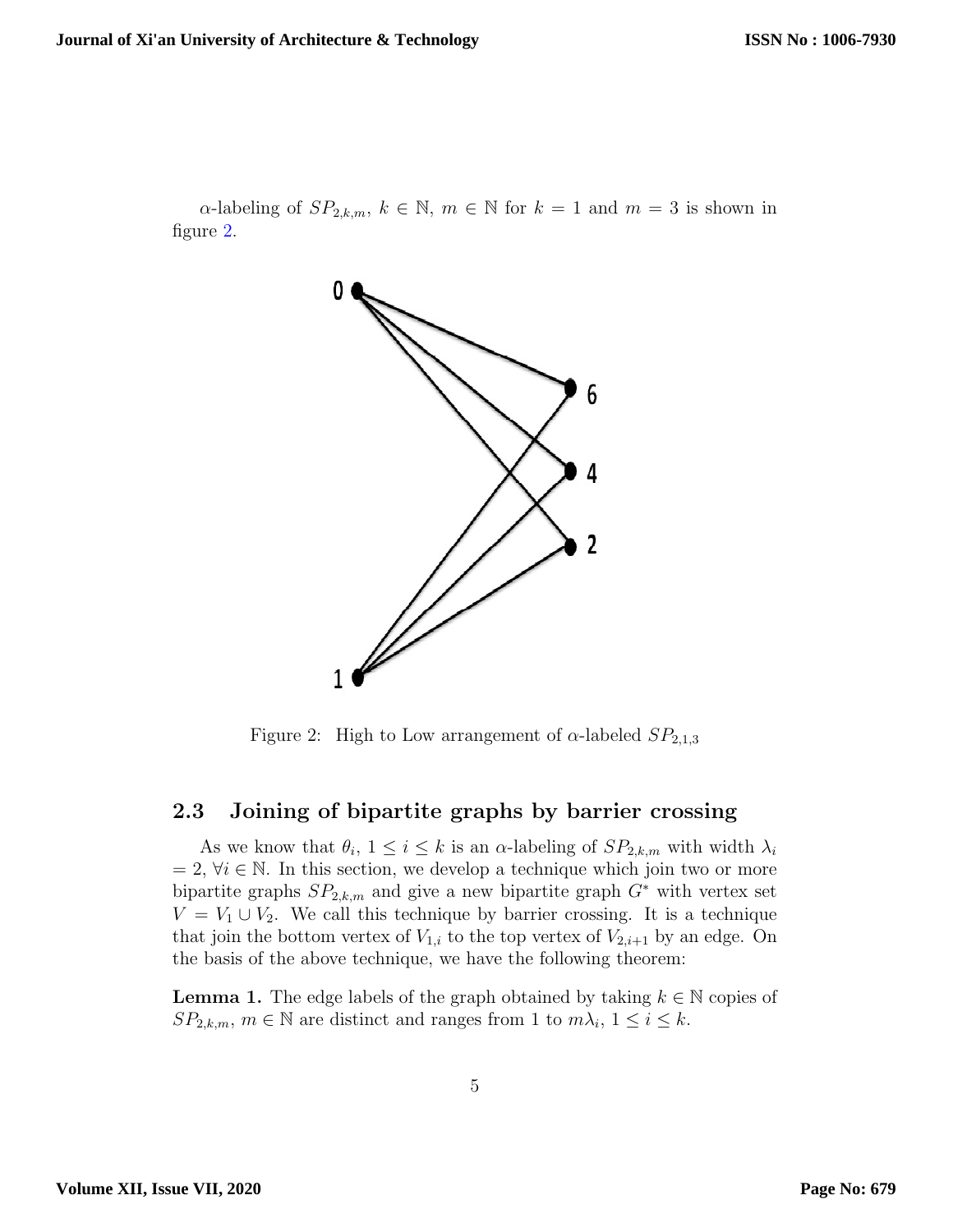$\Box$ 

*Proof.* From step 1 of algorithm 2.2 for generating  $\alpha$ -labeled bipartite graph, we have the vertex label  $\theta_i$ ,  $1 \leq i \leq k$  to each vertex of  $SP_{2,k,m}$ 

$$
\theta_i(v) = \begin{cases} v_{0,i} = 0 & \text{if } v_{0,i} \in V_{1,i} \text{ and } 1 \le i \le k \\ v_{1,i} = 1 & \text{if } v_{1,i} \in V_{1,i} \text{ and } 1 \le i \le k \\ u_{i,j} = 2n & \text{if } u_{i,j} \in V_{2,j} \text{ and } 1 \le i \le k, 1 \le j \le m, n \in \mathbb{N} \end{cases}
$$

Let  $e_i$  be an edge of  $SP_{2,k,m}$  such that  $e_i = v_0 u_j$  or  $e_i = v_1 u_j$ ,  $1 \leq j \leq m$ . Let  $\psi(e_i)$  be the edge label of  $SP_{2,k,m}$  such that

$$
\psi(e_i) = \theta_i(v_0, u_i) \text{ or } \theta_i(v_1, u_i)
$$
  
=  $|\theta_i(v_0) - \theta_i(u_i)|$  or  $|\theta_i(v_1) - \theta_i(u_i)|$   
=  $|0 - m\lambda_i|$  or  $|1 - m\lambda_i|$ 

Therefore max  $\psi(e_i) = m\lambda_i$ .

**Theorem 2.1.** The graph  $G^*$  obtained by Barrior-Crossing using in  $SP_{2,k,m}$ admits an  $\alpha$ -labeling.

*Proof.* After using barrier crossing scheme in  $SP_{2,k,m}$  with an  $\alpha$ -labeling  $\theta_i(v)$ , we give a labeling  $\theta(v)$  to each vertex  $v \in V_1$  of the resulting graph  $G^*$  by

$$
\theta(v/V_1) = \begin{cases}\n\theta_i(v_{0,1}) = 0 & \text{if } i = \lambda_i - 1 \\
\theta_i(v_{1,1}) = 1 & \text{if } i = \lambda_i - 1 \\
\theta_i(v_{0,2}) = 2 & \text{if } i = \lambda_i \\
\theta_i(v_{1,2}) = 3 & \text{if } i = \lambda_i \\
\theta_i(v_{0,i}) = \theta_{i-1}(v_{0,i-1}) + \lambda_i - 1 & \text{if } i > \lambda_i \\
\theta_i(v_{1,i}) = \theta_{i-1}(v_{1,i-1}) + \lambda_i - 1 & \text{if } i > \lambda_i\n\end{cases}
$$

From the above formula, we see that each vertix of  $V_1$  gets the distinct labels from the set  $\{0, 1, 2, ..., (2k-1)\}$ . The labels of vertices of the vertex set  $V_2$  of  $G^*$  from bottom to top are given for each copy as:  $1^{st}$  cpoy:  $(2k-1)+1$ ,  $(2k-1)+3$ ,  $(2k-1)+5$ , ...,  $(2k-1)+(2m-1)$ ;  $2^{nd}$  cpoy:  $(2k-1)+(2m-1)+1$ ,  $(2k-1)+(2m-1)+3$ ,  $(2k-1)+(2m-1)+5$ , ...,  $(2k-1)+(2m-1)+(2m-1)$  $1) = (2k-1)+2(2m-1)$ ; : :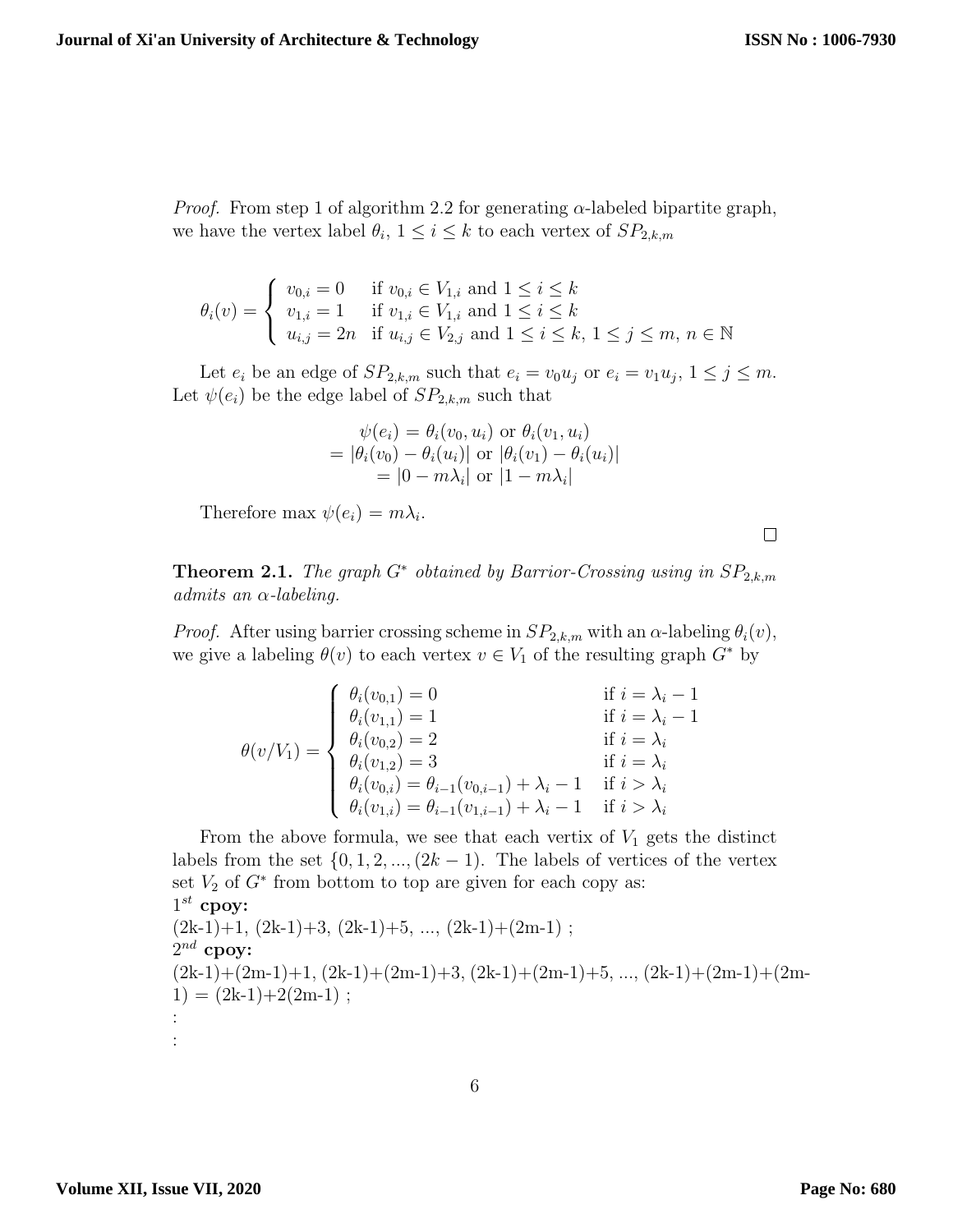$\Box$ 

:  $k^{th}$  cpoy:  $(2k-1)+(k-1)(2m-1)+1$ ,  $(2k-1)+(k-1)(2m-1)+3$ ,  $(2k-1)+(k-1)(2m-1)+5$ , ...,  $(2k-1)+(k-1)(2m-1)+3$  $1)+(k-1)(2m-1)+(2m-1) = (2k-1)+k(2m-1).$ 

Therefore, each vertex of  $V_2$  gets the distinct labes and the resulting edge labels of  $G^*$  also have the distinct labels.

There is a symmetry in the geometrical structure of edge labeling of  $G^*$ which is shown in figure [3](#page-7-0) and the  $\alpha$ -labeled graph  $G^*$  is shown in figure [4.](#page-8-0)

# References

- <span id="page-6-2"></span>[1] C. Barrientos, Graceful arbitrary supersubdivisions of graphs, Indian J. Pure Appl. Math., 38 (2007) 445-450.
- <span id="page-6-4"></span>[2] J. A. Gallian, A dynamics survey of graph labeling, The Electronic Journal of Combinatorics, (2018), #DS6.
- <span id="page-6-1"></span>[3] S. W. Golomb, How to number a graph, in Graph Theory and Computing, R. C. Read, ed., Academic Press, New York, (1972) 23-37.
- [4] Ajay Kumar, Debdas Mishra, Amit Verma and V. K. Srivastava , Alpha Labeling of Cyclic Graphs - I, *ARS Combinatoria* (to appear).
- <span id="page-6-0"></span>[5] A. Rosa, On certain valuations of the vertices of a graph, Theory of Graphs (Internat. Symposium, Rome, July 1966), Gordon and Breach, N. Y. and Dunod Paris, (1967), 349-355.
- <span id="page-6-3"></span>[6] G. Sethuraman and P. Selvaraju, On graceful graphs I: Union of nonisomorphic complete bipartite graphs with one vertex in common, J. Combin. Inform. System Sci., 26 (2001) 23-32.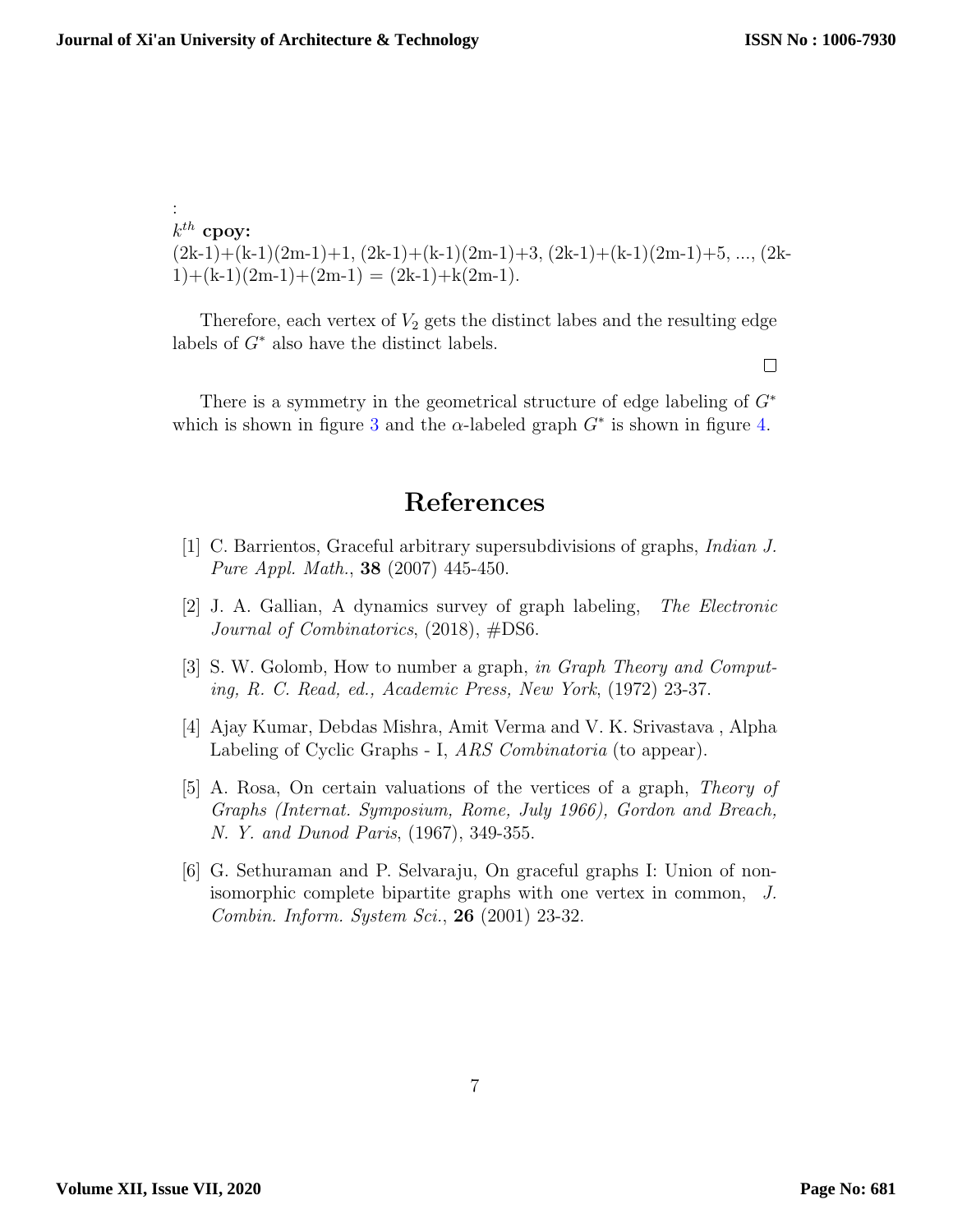

<span id="page-7-0"></span>Figure 3: Symmetrical geometry of  $\theta(v)$